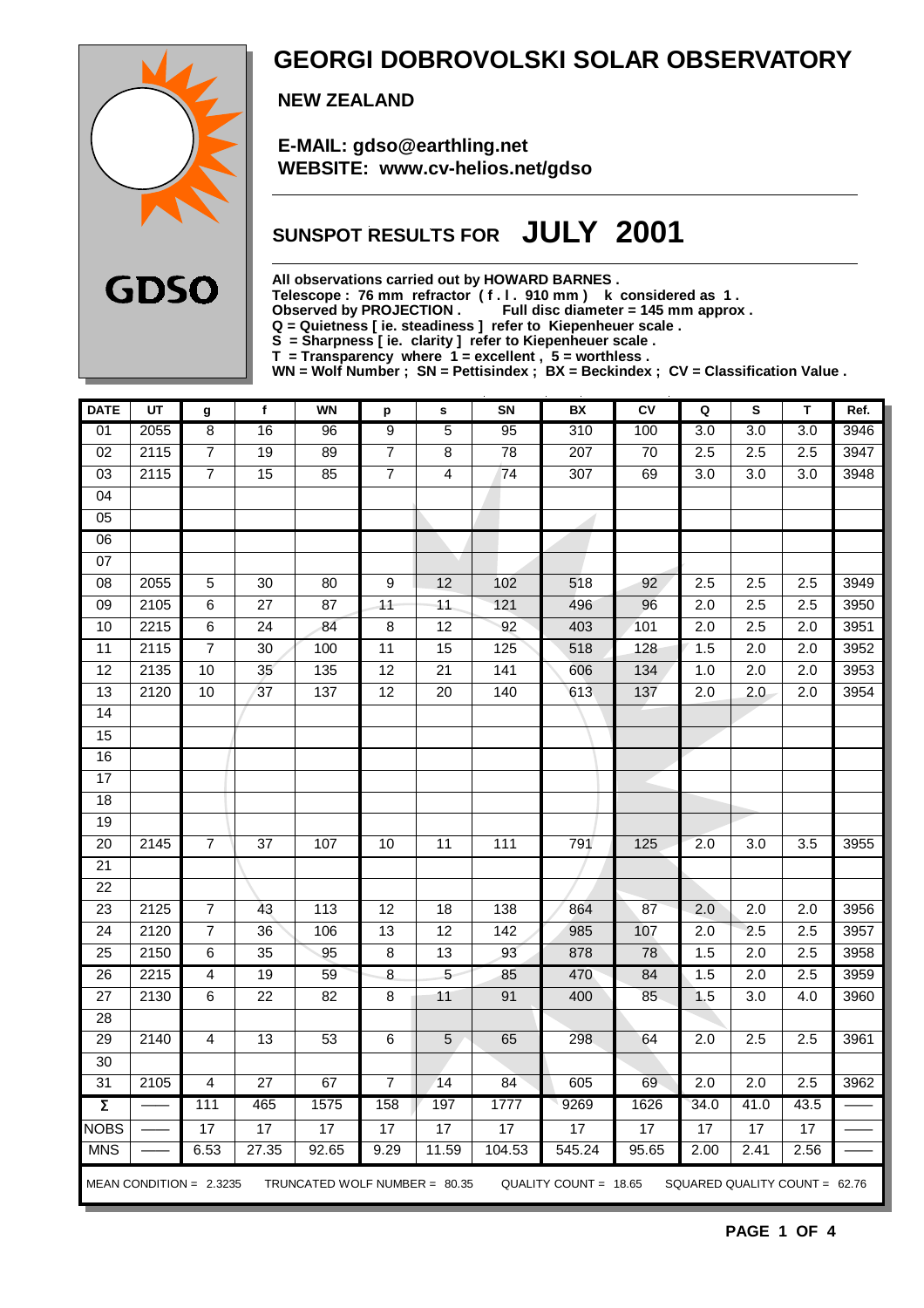### **GEORGI DOBROVOLSKI SOLAR OBSERVATORY**



#### **SUNSPOT DISTRIBUTION & INTER-SOL INDICES FOR**

## **JULY 2001**

**All observations carried out by HOWARD BARNES .**

Telescope : 76 mm refractor (f. l. 910 mm).<br>Observed by PROJECTION . Full disc diam

Full disc diameter = 145 mm approx .

- **Q = Quietness [ ie. steadiness ] refer to Kiepenheuer scale .**
- **S = Sharpness [ ie. clarity ] refer to Kiepenheuer scale .**
- **T = Transparency where 1 = excellent , 5 = worthless .**
- **IS = Inter-Sol Index .**

**gr = number of multi-spot groups .**

**grfp = number of umbræ within penumbræ within the groups (gr) .**

**grf = number of non-penumbral spots within the groups (gr) .**

**efp = number of single penumbral spots . ef = number of single non-penumbral spots .**

| <b>DATE</b>         | $\overline{UT}$ | IS              | gr                      | grfp            | grf                     | efp                       | ef               | $\mathbf Q$      | $\overline{\mathbf{s}}$ | $\overline{\mathsf{T}}$ | Ref. |
|---------------------|-----------------|-----------------|-------------------------|-----------------|-------------------------|---------------------------|------------------|------------------|-------------------------|-------------------------|------|
| 01                  | 2055            | $\overline{21}$ | $\overline{5}$          | 9               | $\overline{4}$          | $\overline{2}$            | $\mathbf{1}$     | $\overline{3.0}$ | $\overline{3.0}$        | $\overline{3.0}$        | 3946 |
| 02                  | 2115            | $\overline{24}$ | $\overline{5}$          | 10              | $\overline{7}$          | $\overline{1}$            | $\overline{1}$   | 2.5              | 2.5                     | 2.5                     | 3947 |
| $\overline{03}$     | 2115            | 19              | $\overline{\mathbf{4}}$ | 8               | $\overline{\mathbf{4}}$ | $\overline{3}$            | $\pmb{0}$        | 3.0              | 3.0                     | 3.0                     | 3948 |
| $\overline{04}$     |                 |                 |                         |                 |                         |                           |                  |                  |                         |                         |      |
| $\overline{05}$     |                 |                 |                         |                 |                         |                           |                  |                  |                         |                         |      |
| 06                  |                 |                 |                         |                 |                         |                           |                  |                  |                         |                         |      |
| 07                  |                 |                 |                         |                 |                         |                           |                  |                  |                         |                         |      |
| 08                  | 2055            | 35              | $\mathbf 5$             | 18              | 12                      | $\pmb{0}$                 | $\mathbf 0$      | 2.5              | 2.5                     | 2.5                     | 3949 |
| $\overline{09}$     | 2105            | $\overline{31}$ | $\overline{4}$          | 16              | $\overline{9}$          | $\overline{0}$            | $\overline{2}$   | 2.0              | 2.5                     | 2.5                     | 3950 |
| 10                  | 2215            | $\overline{29}$ | $\overline{5}$          | $\overline{11}$ | 12                      | $\overline{\phantom{a}}$  | $\overline{0}$   | $\overline{2.0}$ | 2.5                     | $\overline{2.0}$        | 3951 |
| 11                  | 2115            | $\overline{35}$ | $\overline{5}$          | 13              | 15                      | $\overline{2}$            | $\overline{0}$   | 1.5              | 2.0                     | $\overline{2.0}$        | 3952 |
| 12                  | 2135            | 40              | $\overline{5}$          | 10              | $\overline{20}$         | $\overline{\mathbf{4}}$   | $\mathbf{1}$     | 1.0              | 2.0                     | $\overline{2.0}$        | 3953 |
| 13                  | 2120            | 43              | $6\overline{6}$         | 14              | 19                      | $\overline{3}$            | $\bar{1}$        | 2.0              | 2.0                     | 2.0                     | 3954 |
| $\overline{14}$     |                 |                 |                         |                 |                         |                           |                  |                  |                         |                         |      |
| 15                  |                 |                 |                         |                 |                         |                           |                  |                  |                         |                         |      |
| 16                  |                 |                 |                         |                 |                         |                           |                  |                  |                         |                         |      |
| 17                  |                 |                 |                         |                 |                         |                           |                  |                  |                         |                         |      |
| 18                  |                 |                 |                         |                 |                         |                           |                  |                  |                         |                         |      |
| $\overline{19}$     |                 |                 |                         |                 |                         |                           |                  |                  |                         |                         |      |
| 20                  | 2145            | 41              | $\overline{4}$          | 23              | 11                      | $\ensuremath{\mathsf{3}}$ | $\mathbf 0$      | 2.0              | 3.0                     | 3.5                     | 3955 |
| $\overline{21}$     |                 |                 |                         |                 |                         |                           |                  |                  |                         |                         |      |
| 22                  |                 |                 |                         |                 |                         |                           |                  |                  |                         |                         |      |
| 23                  | 2125            | 47              | $\overline{\mathbf{4}}$ | 24              | 16                      | $\mathcal{L}$             | $\boldsymbol{2}$ | 2.0              | 2.0                     | 2.0                     | 3956 |
| 24                  | 2120            | 39              | $\overline{3}$          | $\overline{21}$ | $\overline{11}$         | $\overline{3}$            | $\overline{1}$   | 2.0              | 2.5                     | 2.5                     | 3957 |
| $\overline{25}$     | 2150            | 38              | $\overline{3}$          | 20              | 12                      | $\sqrt{2}$                | $\mathbf{1}$     | 1.5              | 2.0                     | 2.5                     | 3958 |
| $\overline{26}$     | 2215            | $\overline{21}$ | $\overline{2}$          | $\overline{12}$ | $\overline{5}$          | $\overline{2}$            | $\overline{0}$   | 1.5              | 2.0                     | 2.5                     | 3959 |
| $\overline{27}$     | 2130            | 25              | $\overline{3}$          | $\overline{9}$  | 10                      | $\overline{2}$            | $\overline{1}$   | 1.5              | 3.0                     | 4.0                     | 3960 |
| 28                  |                 |                 |                         |                 |                         |                           |                  |                  |                         |                         |      |
| 29                  | 2140            | 15              | $\overline{2}$          | 6               | 5                       | $\overline{2}$            | $\pmb{0}$        | 2.0              | 2.5                     | 2.5                     | 3961 |
| 30                  |                 |                 |                         |                 |                         |                           |                  |                  |                         |                         |      |
| 31                  | 2105            | 30              | $\overline{3}$          | 13              | $\overline{13}$         | $\overline{0}$            | $\overline{1}$   | 2.0              | 2.0                     | 2.5                     | 3962 |
| $\overline{\Sigma}$ |                 | 533             | 68                      | 237             | 185                     | 31                        | 12               | 34.0             | 41.0                    | 43.5                    |      |
| <b>NOBS</b>         |                 | 17              | 17                      | 17              | 17                      | 17                        | $\overline{17}$  | $\overline{17}$  | $\overline{17}$         | 17                      |      |
| <b>MNS</b>          |                 | 31.35           | 4.00                    | 13.94           | 10.88                   | 1.82                      | 0.71             | 2.00             | 2.41                    | 2.56                    |      |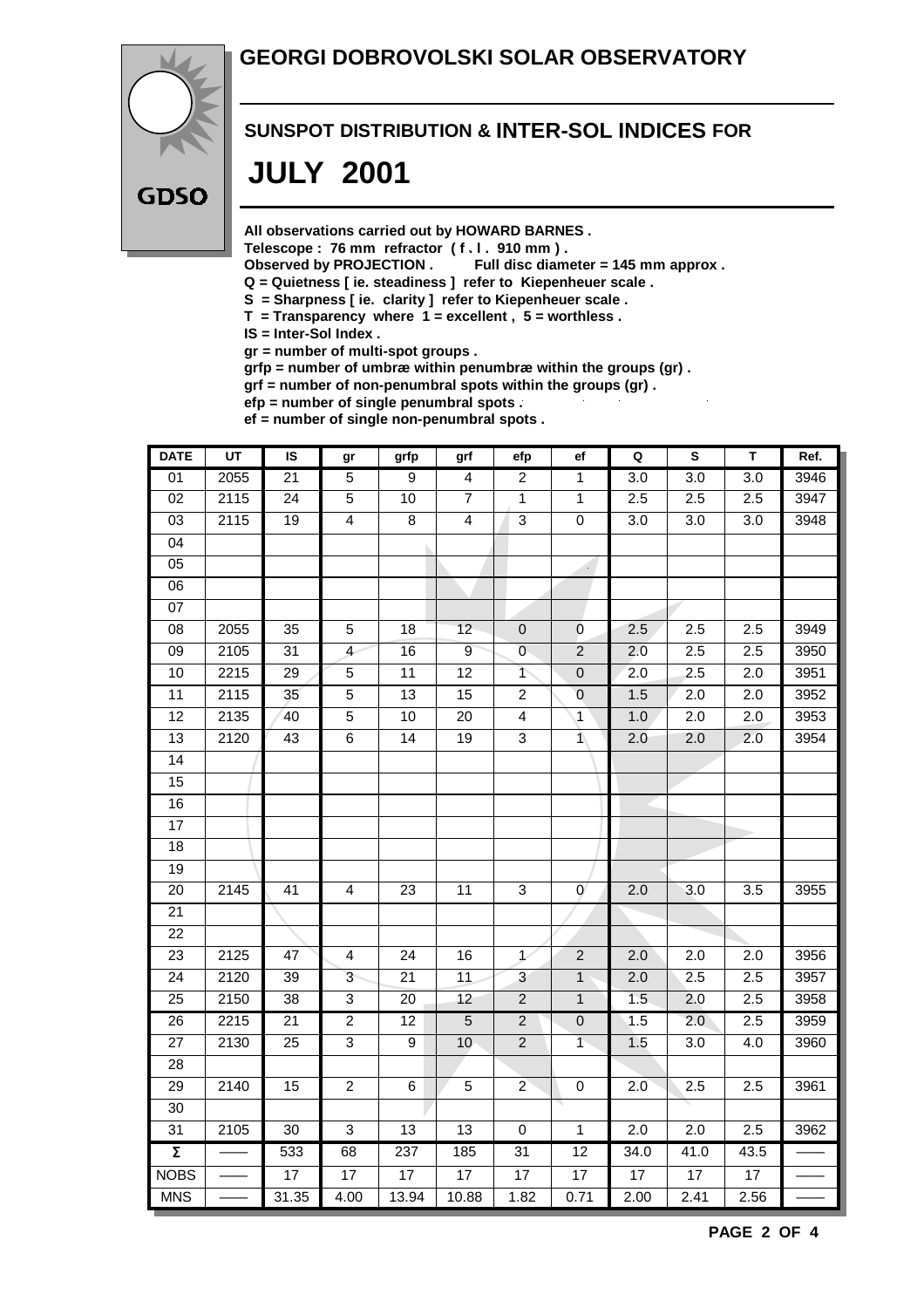

### **SUNSPOT CENSUS BY CLASSIFICATION FOR**

# **JULY 2001**

| All observations carried out by HOWARD BARNES.                            |
|---------------------------------------------------------------------------|
| Telescope: 76 mm refractor (f.l. 910 mm).                                 |
| Full disc diameter = 145 mm approx.<br>Observed by PROJECTION.            |
| IF 2 OR MORE REGIONS ARE OF THE SAME CLASSIFICATION . THEN SUNSPOT COUNTS |
| ARE SEPARATED BY SOLIDI ( / ).                                            |

| <b>DATE</b> | UT                     | Α                |              | В              |                | C                |                | D              |                                       |                     | Е              |                | F                          |                                   | G                        |                   | н            |                | J                       |  |
|-------------|------------------------|------------------|--------------|----------------|----------------|------------------|----------------|----------------|---------------------------------------|---------------------|----------------|----------------|----------------------------|-----------------------------------|--------------------------|-------------------|--------------|----------------|-------------------------|--|
|             |                        | $\boldsymbol{g}$ | f            | g              | f              | $\boldsymbol{g}$ | f              | g              | f                                     | g                   | f              | g              | f                          | g                                 | $\mathbf f$              | g                 | f            | g              | f                       |  |
| 01          | 2055                   | $\mathbf{1}$     | $\mathbf{1}$ | 0              | 0              | $\overline{2}$   | 2/2            | $\overline{2}$ | 3/4                                   | 0                   | $\mathbf 0$    | $\mathbf 0$    | 0                          | $\mathbf 0$                       | 0                        | 0                 | 0            | 3              | 1/1/2                   |  |
| 02          | 2115                   | $\mathbf{1}$     | $\mathbf{1}$ | 0              | 0              | $\overline{4}$   | 2/3/4/5        | $\mathbf{1}$   | 3                                     | 0                   | $\mathbf 0$    | $\mathbf 0$    | 0                          | $\mathbf 0$                       | 0                        | 0                 | 0            | $\mathbf{1}$   | $\mathbf{1}$            |  |
| 03          | 2115                   | $\mathbf 0$      | 0            | $\mathbf{1}$   | $\overline{2}$ | $\mathbf{1}$     | 3              | $\mathbf{1}$   | 5                                     | $\mathbf 0$         | $\mathbf 0$    | 0              | $\mathbf 0$                | $\mathbf 0$                       | 0                        | $\mathbf 0$       | 0            | 4              | 1/1/1/2                 |  |
| 04          |                        |                  |              |                |                |                  |                |                |                                       |                     |                |                |                            |                                   |                          |                   |              |                |                         |  |
| 05          |                        |                  |              |                |                |                  |                |                |                                       |                     |                |                |                            |                                   |                          |                   |              |                |                         |  |
| 06          |                        |                  |              |                |                |                  |                |                |                                       |                     |                |                |                            |                                   |                          |                   |              |                |                         |  |
| 07          |                        |                  |              |                |                |                  |                |                |                                       |                     |                |                |                            |                                   |                          |                   |              |                |                         |  |
| 08          | 2055                   | $\mathbf 0$      | 0            | 0              | 0              | $\sqrt{2}$       | 3/3            | $\overline{2}$ | 7/15                                  | $\mathbf 0$         | $\mathbf 0$    | $\mathbf 0$    | $\mathbf{0}$               | $\mathbf 0$                       | 0                        | 0                 | 0            | $\mathbf{1}$   | $\overline{\mathbf{c}}$ |  |
| 09          | 2105                   | $\overline{2}$   | 1/1          | 0              | 0              | $\mathbf 0$      | $\overline{0}$ | 3              | 4/5/14                                | $\overline{0}$      | $\mathbf 0$    | $\mathbf 0$    | $\mathbf 0$                | $\mathbf 0$                       | 0                        | 0                 | 0            | $\mathbf{1}$   | $\overline{2}$          |  |
| 10          | 2215                   | $\mathbf 0$      | 0            | 1              | $\overline{c}$ | $\overline{1}$   | $\overline{2}$ | 3              | 3/5/11                                | $\overline{0}$      | $\overline{0}$ | $\mathbf{0}$   | $\mathbf 0$                | $\mathbf 0$                       | 0                        | $\mathbf 0$       | 0            | $\mathbf{1}$   | $\mathbf{1}$            |  |
| 11          | 2115                   | $\mathbf 0$      | 0            | $\mathbf 0$    | $\mathbf{0}$   | $\overline{2}$   | 3/3            | 3              | 5/8/9                                 | $\mathbf 0$         | $\mathbf 0$    | $\mathbf{0}$   | $\overline{0}$             | $\mathbf 0$                       | 0                        | $\mathbf 0$       | $\mathbf 0$  | $\overline{2}$ | 1/1                     |  |
| 12          | 2135                   | $\mathbf{1}$     | $\mathbf{1}$ | 1              | 4              | $\mathbf{1}$     | 3              | 3              | 3/8/12                                | $\mathbf 0$         | 0              | $\mathbf 0$    | $\mathbf{0}$               | 0                                 | 0                        | 0                 | 0            | 4              | 1/1/1/1                 |  |
| 13          | 2120                   | $\mathbf{1}$     | $\mathbf{1}$ | $\mathbf{1}$   | 4              | $\overline{2}$   | 2/2            | 3              | 5/7/13                                | $\mathbf 0$         | 0              | 0              | $\pmb{0}$                  | $\mathbf 0$                       | 0                        | $\overline{0}$    | $\mathbf 0$  | 3              | 1/1/1                   |  |
| 14          |                        |                  |              |                |                |                  |                |                |                                       |                     |                |                |                            |                                   |                          |                   |              |                |                         |  |
| 15          |                        |                  |              |                |                |                  |                |                |                                       |                     |                |                |                            |                                   |                          |                   |              |                |                         |  |
| 16          |                        |                  |              |                |                |                  |                |                |                                       |                     |                |                |                            |                                   |                          |                   |              |                |                         |  |
| 17          |                        |                  |              |                |                |                  |                |                |                                       |                     |                |                |                            |                                   |                          |                   |              |                |                         |  |
| 18          |                        |                  |              |                |                |                  |                |                |                                       |                     |                |                |                            |                                   |                          |                   |              |                |                         |  |
| 19          |                        |                  |              |                |                |                  |                |                |                                       |                     |                |                |                            |                                   |                          |                   |              |                |                         |  |
| 20          | 2145                   | $\mathbf 0$      | 0            | $\mathbf{1}$   | 3              | $\mathbf{1}$     | 3              | $\mathbf{1}$   | 9                                     | $\mathbf{1}$        | 19             | 0              | $\mathbf 0$                | $\mathbf 0$                       | 0                        | $\mathbf{1}$      | $\mathbf{1}$ | $\overline{2}$ | 1/1                     |  |
| 21          |                        |                  |              |                |                |                  |                |                |                                       |                     |                |                |                            |                                   |                          |                   |              |                |                         |  |
| 22          |                        |                  |              |                |                |                  |                |                |                                       |                     |                |                |                            |                                   |                          |                   |              |                |                         |  |
| 23          | 2125                   | $\overline{2}$   | 1/1          | 0              | $\overline{0}$ | $\overline{2}$   | 4/5            | $\mathbf{1}$   | $\overline{4}$                        | $\mathbf{1}$        | 27             | $\mathbf{0}$   | $\mathbf 0$                | $\mathbf 0$                       | $\overline{0}$           | $\mathbf 0$       | 0            | $\mathbf{1}$   | $\mathbf{1}$            |  |
| 24          | 2120                   | $\mathbf{1}$     | $\mathbf{1}$ | 0              | 0              | $\mathbf{1}$     | 3              | $\mathbf{1}$   | 11                                    | $\mathbf{0}$        | $\mathbf{0}$   | $\mathbf{1}$   | 18                         | 0                                 | 0                        | 0                 | 0            | 3              | 1/1/1                   |  |
| 25          | 2150                   | $\mathbf{1}$     | $\mathbf{1}$ | 1              | $\overline{c}$ | $\mathbf 0$      | $\mathbf{0}$   | $\mathbf{1}$   | 16                                    | $\mathbf{0}$        | $\mathbf 0$    | $\overline{1}$ | 14                         | $\mathbf 0$                       | 0                        | 0                 | 0            | $\overline{2}$ | 1/1                     |  |
| 26          | 2215                   | $\mathbf 0$      | 0            | $\mathbf 0$    | 0              | $\mathbf 0$      | 0              | $\mathbf{1}$   | 12                                    | $\mathbf 0$         | $\mathbf 0$    | $\mathbf{1}$   | 5                          | $\mathbf 0$                       | 0                        | 0                 | 0            | $\overline{2}$ | 1/1                     |  |
| 27          | 2130                   | $\mathbf{1}$     | $\mathbf{1}$ | 0              | 0              | $\mathbf{1}$     | $\overline{2}$ | $\overline{2}$ | 6/11                                  | $\mathsf{O}\xspace$ | $\overline{0}$ | $\mathbf 0$    | 0                          | $\mathbf{0}$                      | 0                        | $\mathbf 0$       | $\mathbf 0$  | $\overline{2}$ | 1/1                     |  |
| 28          |                        |                  |              |                |                |                  |                |                |                                       |                     |                |                |                            |                                   |                          |                   |              |                |                         |  |
| 29          | 2140                   | $\mathbf 0$      | 0            | 0              | 0              | $\mathbf{1}$     | 3              | $\mathbf 0$    | $\mathbf 0$                           | 1                   | 8              | 0              | 0                          | $\mathbf 0$                       | 0                        | 0                 | 0            | $\overline{2}$ | 1/1                     |  |
| 30          |                        |                  |              |                |                |                  |                |                |                                       |                     |                |                |                            |                                   |                          |                   |              |                |                         |  |
| 31          | 2105                   | $\mathbf{1}$     | $\mathbf{1}$ | 0              | 0              | 0                | 0              | $\mathbf{1}$   | $\overline{7}$                        | $\overline{2}$      | 7/12           | 0              | 0                          | $\pmb{0}$                         | 0                        | 0                 | 0            | 0              | 0                       |  |
| TOTALS      |                        | 12               | 12           | 6 <sup>6</sup> | 17             | 21               | 62             | 29             | 225                                   | 5 <sub>5</sub>      | 73             | $\mathbf{3}$   | 37                         | $\begin{bmatrix} 0 \end{bmatrix}$ | $\overline{\phantom{0}}$ | $\vert$ 1 $\vert$ | $\mathbf{1}$ |                | 34 38                   |  |
|             |                        |                  |              |                |                |                  |                |                | REGIONAL PERCENTAGES                  |                     |                |                |                            |                                   |                          |                   |              |                |                         |  |
|             | $\sf B$<br>$\mathsf A$ |                  |              |                | $\mathsf C$    |                  | D              |                | $\mathsf E$                           |                     | F              | ${\mathsf G}$  | $\boldsymbol{\mathsf{H}}$  |                                   |                          | J                 |              | $\Sigma g$     |                         |  |
| 10.8        |                        |                  | $5.4\,$      |                | 18.9           |                  | 26.1           |                | 4.5                                   |                     | $2.7\,$        | $0.0\,$<br>0.9 |                            |                                   |                          | 30.6              |              |                | 111                     |  |
|             |                        |                  |              |                | $NOBS = 17$    |                  |                |                | $\frac{1}{p}$ / g mean = 1.4694       |                     |                |                | $\sqrt{f/g}$ mean = 4.3332 |                                   |                          |                   |              |                |                         |  |
|             |                        |                  |              |                |                |                  |                |                |                                       |                     |                |                |                            |                                   |                          |                   |              |                |                         |  |
|             |                        |                  |              |                |                |                  |                |                | $\frac{1}{p}$ / g mean = 1.4234       |                     |                |                | $f / g$ mean = 4.1892      |                                   |                          |                   |              |                |                         |  |
|             |                        |                  |              |                |                |                  |                |                | GROUP COMPLEXITY INDEX (GCI) = 5.6126 |                     |                |                |                            |                                   |                          |                   |              |                |                         |  |